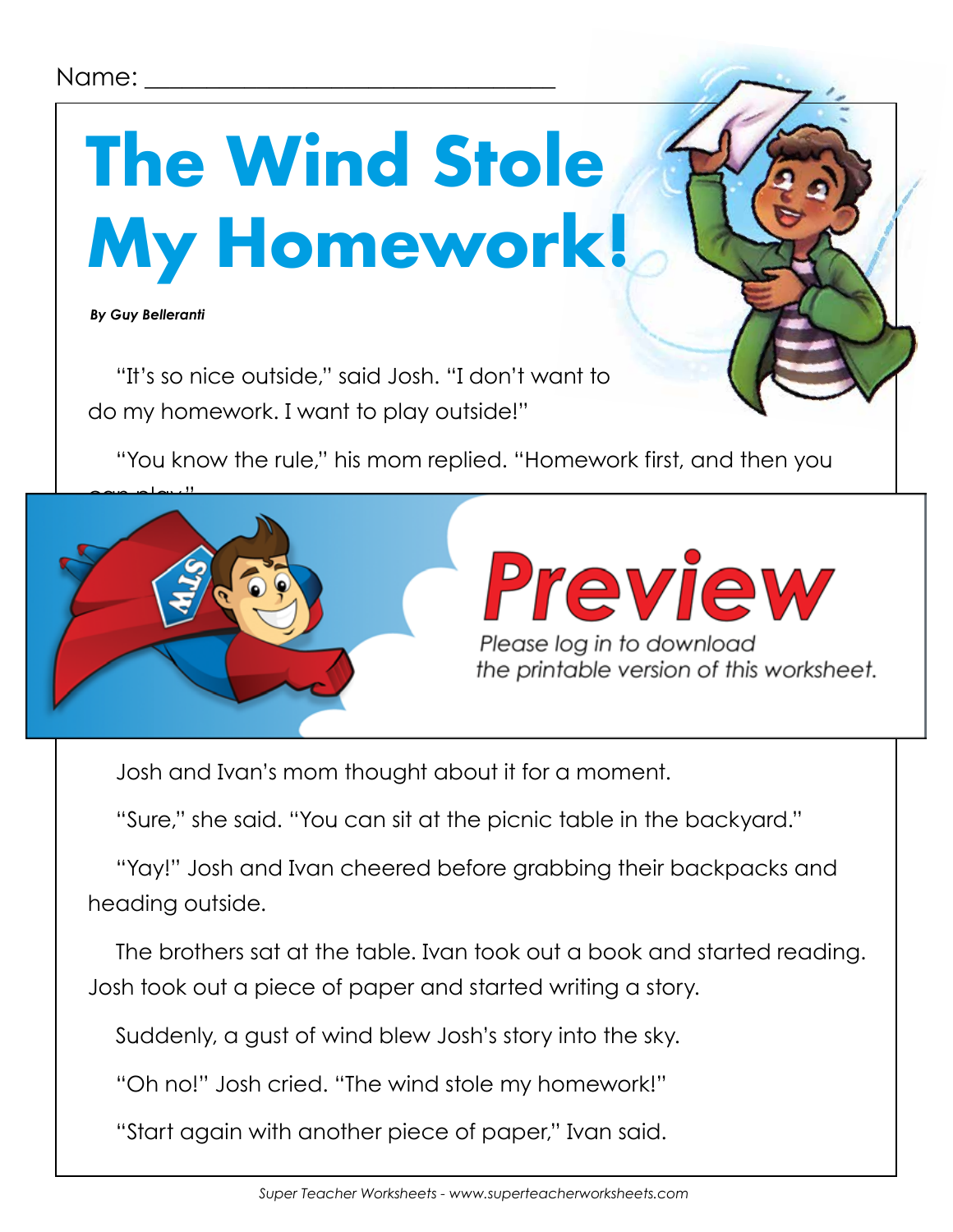Josh waited for the wind to stop. Then he started writing on a second piece of paper. He shook his head and crushed the paper into a ball.

"What's wrong?" asked Ivan.

"I want to write a different story," Josh said. "I want to write about how the wind stole my homework."

Josh started writing on a third piece of paper.

Suddenly, the wind blew again.

Josh grabbed his paper. The paper shook, but it didn't fly away.

Then, another paper flew into the yard.





*Super Teacher Worksheets - www.superteacherworksheets.com*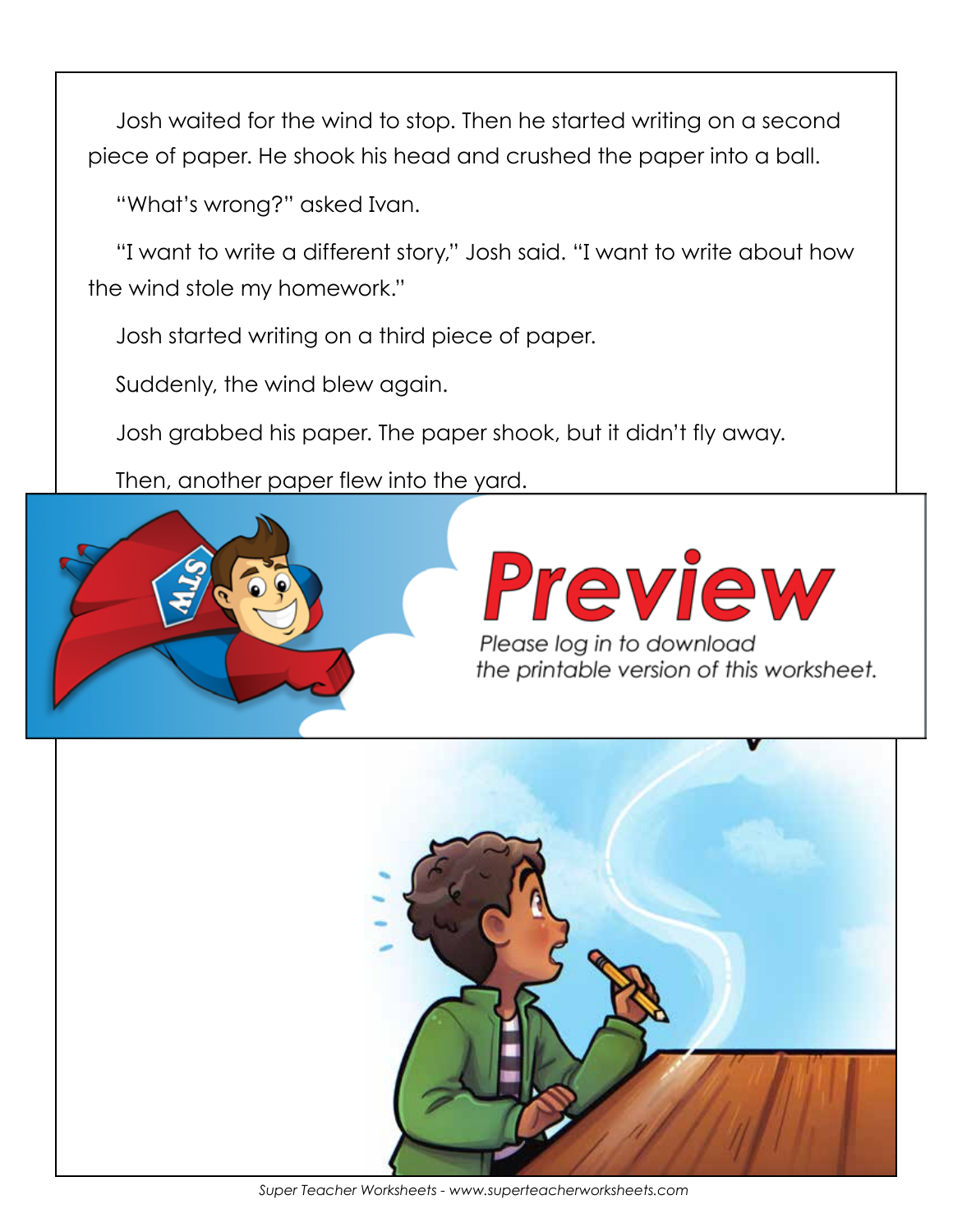## **The Wind Stole My Homework!**

 *By Guy Belleranti*

**1.** How are Josh and Ivan related?



## Preview

Please log in to download the printable version of this worksheet.

- **3.** At the end of the story, Josh says he has a great ending for his story. What is the ending he is talking about?
	- **a.** He got to do his homework outside.
	- **b.** The wind stole his homework.
	- **c.** The wind returned his homework.
	- **d.** He got to play outside after finishing his homework.

\_\_\_\_\_\_\_\_\_\_\_\_\_\_\_\_\_\_\_\_\_\_\_\_\_\_\_\_\_\_\_\_\_\_\_\_\_\_\_\_\_\_\_\_\_\_\_\_\_\_\_\_\_\_\_\_\_\_\_\_

- **4.** What is one lesson you can learn from this story?
	- **a.** Real events can make interesting stories.
	- **b.** You shouldn't lie to your mom.
	- **c.** Playing outside is fun.
	- **d.** It is windy outside.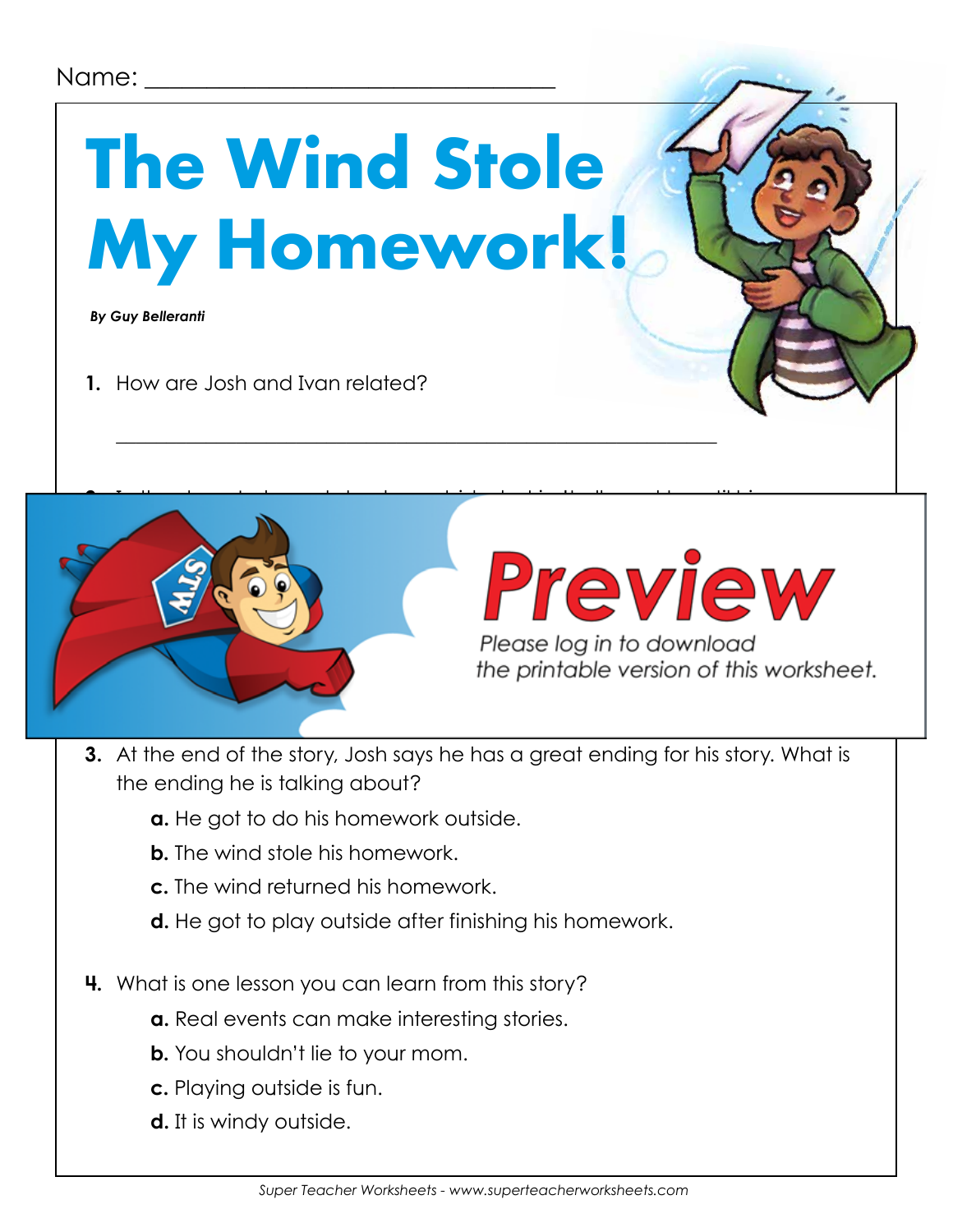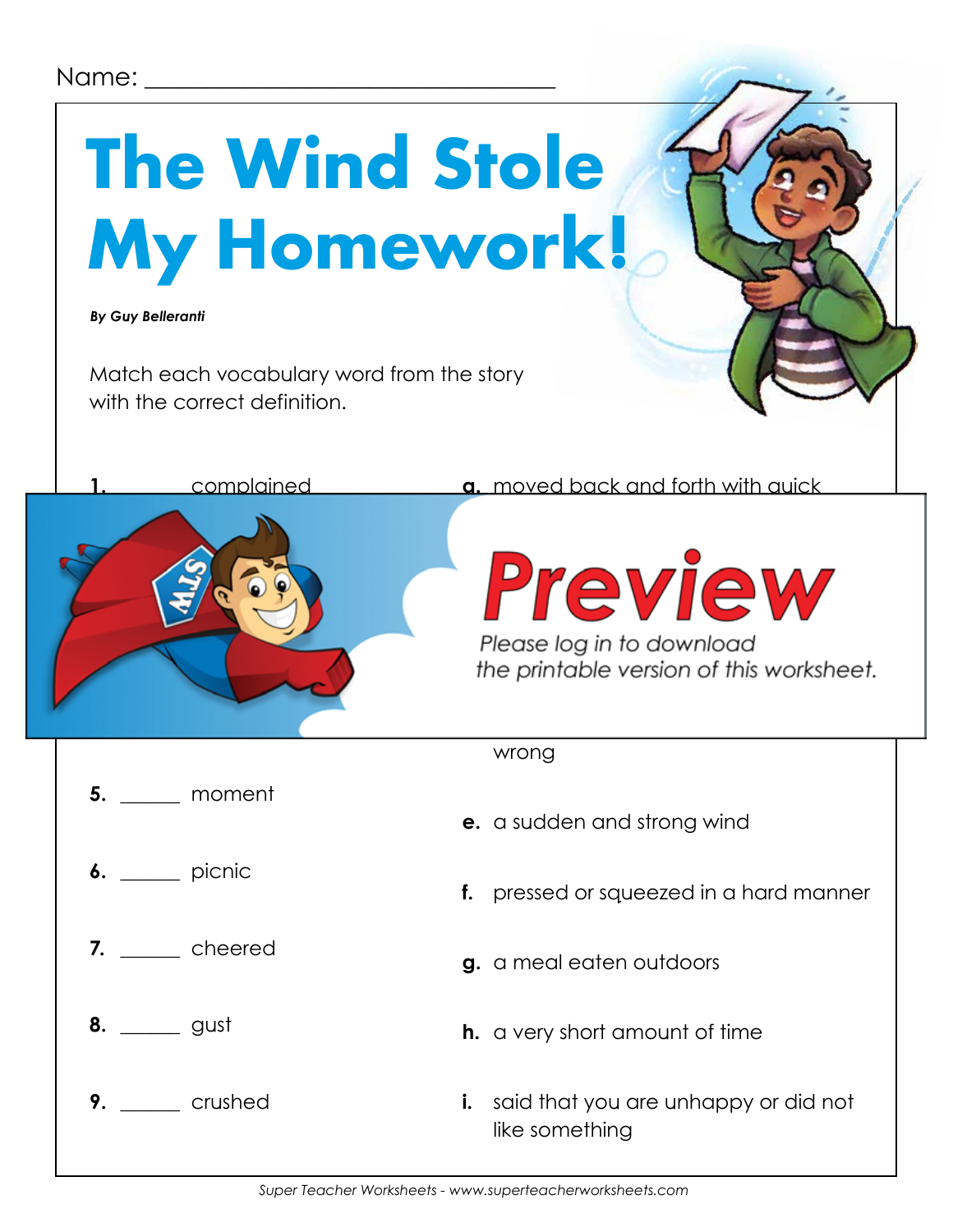## **The Wind Stole** My Homework!

**By Guy Belleranti** 

In the story "The Wind Stole My Homework!" Josh writes a story about a real event that happened to him.

Think of a real event that happened to you that would make a good story. Write about it below.



Please log in to download the printable version of this worksheet.

Preview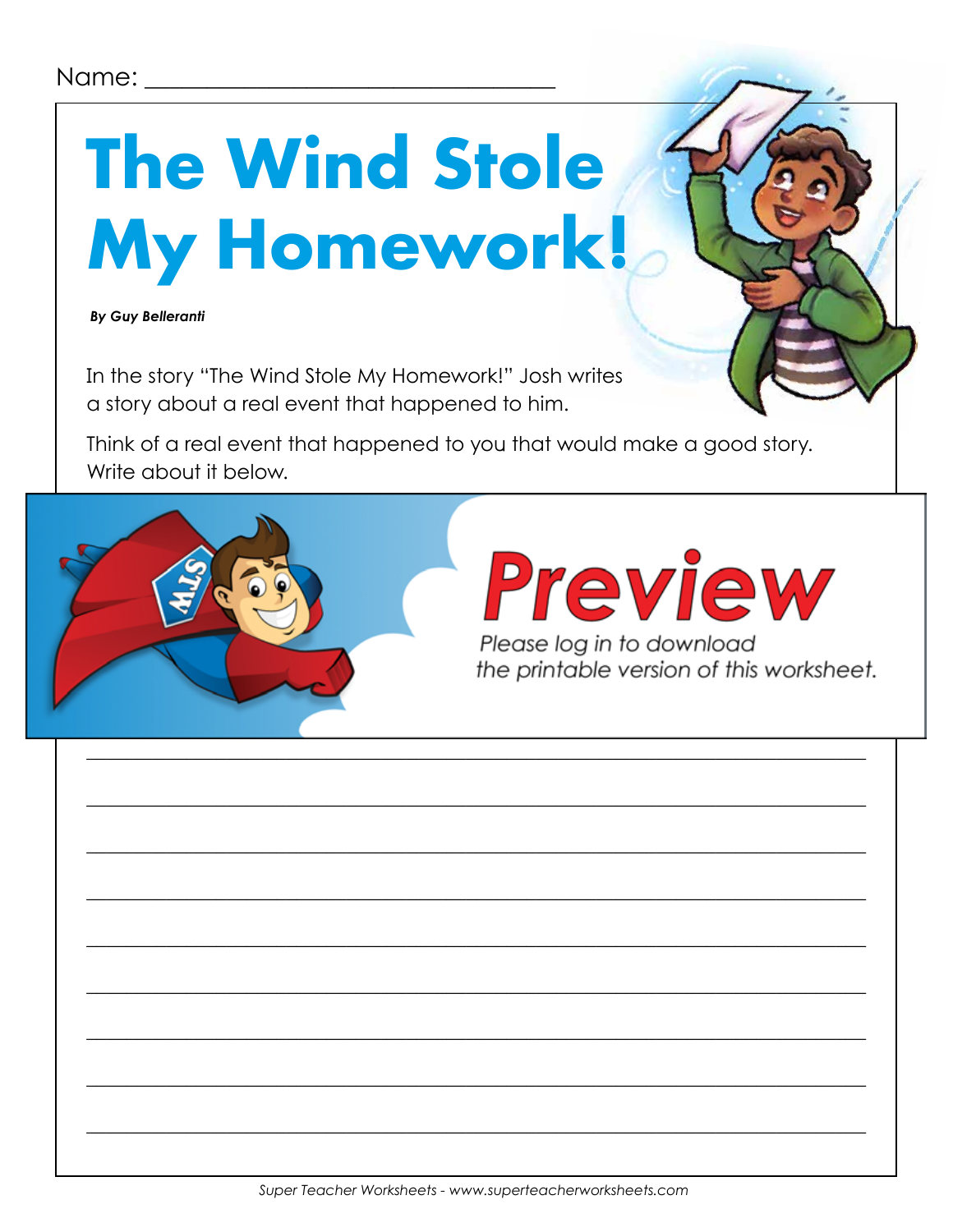## **ANSWER KEY**

## **The Wind Stole My Homework!**

 $\blacksquare$ 

**1.** How are Josh and Ivan related?

**They are brothers.**

**a. compromising**

**b.** arguing

**c.** cheating the second second

**d.** not listening

#### **Please log in to download**  $\frac{1}{2}$  is  $\frac{1}{2}$  is  $\frac{1}{2}$  is  $\frac{1}{2}$  is  $\frac{1}{2}$  is  $\frac{1}{2}$  is  $\frac{1}{2}$  is  $\frac{1}{2}$  is  $\frac{1}{2}$  is  $\frac{1}{2}$  is  $\frac{1}{2}$  is  $\frac{1}{2}$  is  $\frac{1}{2}$  is  $\frac{1}{2}$  is  $\frac{1}{2}$  is  $\frac{1}{2}$  is  $\frac{1}{2}$  is outside. She says the same is the same is the same is the same is the same is the same is the same is the same in the same in the same is the same in the same in the same in the same in the same in the same in the same in

#### **a. Real events can make interesting stories.**

**4.** What is one lesson you can learn from this story?

d. He got to play outside after finishing his homework. The got to play outside after  $\mathcal{H}$ 

- **b.** You shouldn't lie to your mom.
- **c.** Playing outside is fun.

the ending he is talking about?

**b.** The wind stole his homework.

**a.** He got to do his homework outside.

**c. The wind returned his homework.** 

**d.** It is windy outside.

**3.** At the end of the story, Josh says he has a great ending for his story. What is